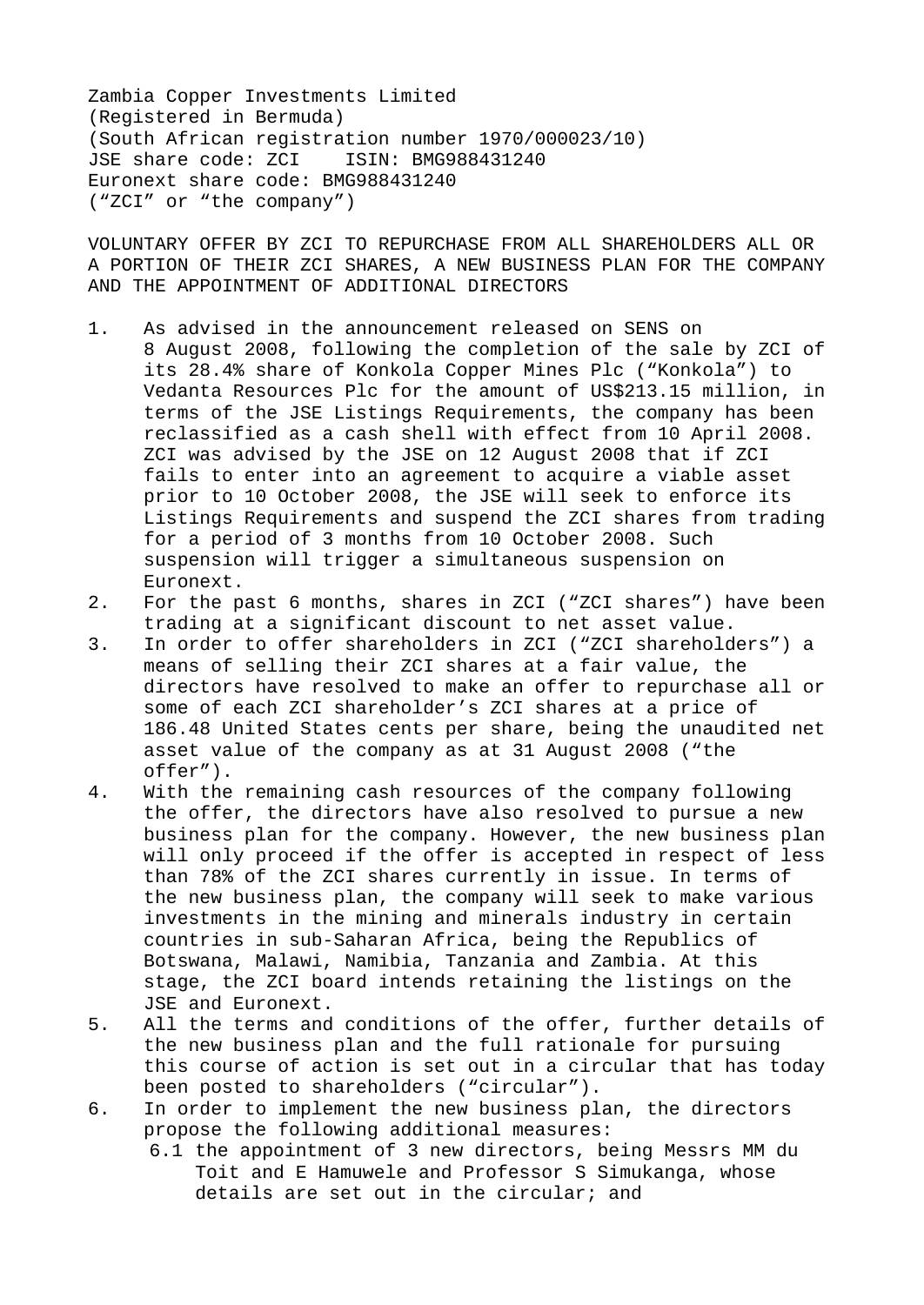- 6.2 revised remuneration and incentives for the board of directors, which will be disclosed in due course once the business plan has been implemented.
- 7. If the offer is accepted in respect of 78% or more of the ZCI shares currently in issue, the directors do not intend pursuing the new business plan and the remaining shareholders after the offer will be requested to authorise the voluntary liquidation of the company, the distribution of the remaining assets to those shareholders and the termination of ZCI's listings on the JSE and Euronext.
- 8. For the reasons stated above, the directors of ZCI deem it appropriate and in the interests of all shareholders to make the offer for the following reasons:
	- 8.1 the offer is open to all ZCI shareholders irrespective of the size of their shareholdings;
	- 8.2 each ZCI shareholder is able to individually decide whether or not to accept the offer;
	- 8.3 a ZCI shareholder wishing to accept the offer may decide whether to sell some or all of his ZCI shares; and
	- 8.4 the offer enables every ZCI shareholder to sell ZCI shares in an inexpensive manner without incurring transaction costs.
- 9. ZCI has the necessary authority to implement the offer in terms of its constitution and the Bermuda Companies Act. However, in order to comply with the provisions of the JSE Listings Requirements, the offer is subject to the condition precedent that the secretary or any director of ZCI confirms in writing that a resolution of ZCI shareholders authorising the offer has been duly passed at the special general meeting of the company convened to be held at Hotel Novotel, 35 rue du Laboratoire, Luxembourg on Wednesday 24 September at 11h30 ("special general meeting"). In terms of the JSE Listings Requirements, this resolution must be passed by a majority of not less than three-fourths of the shareholders of the company voting in person or by proxy and entitled to vote at the special general meeting.
- 10. A copy of the notice of the special general meeting is attached to the circular. The board of directors of ZCI recommends that ZCI shareholders vote in favour of all the resolutions at the special general meeting.
- 11. For purposes of calculating the net asset value of the company which determined the offer consideration, the directors have prepared an unaudited balance sheet as at 31 August 2008 and an income statement for the period ended 31 August 2008, which is contained in the circular. A letter from the auditors confirming this calculation will be provided to the JSE prior to Monday 22 September 2008.
- 12. The offer consideration will be paid on Friday 17 September 2008 in United States Dollars, except that ZCI shareholders on the South African register will be paid in South African Rands. The Rand equivalent of the offer consideration to be paid to such shareholders will be based on the exchange rate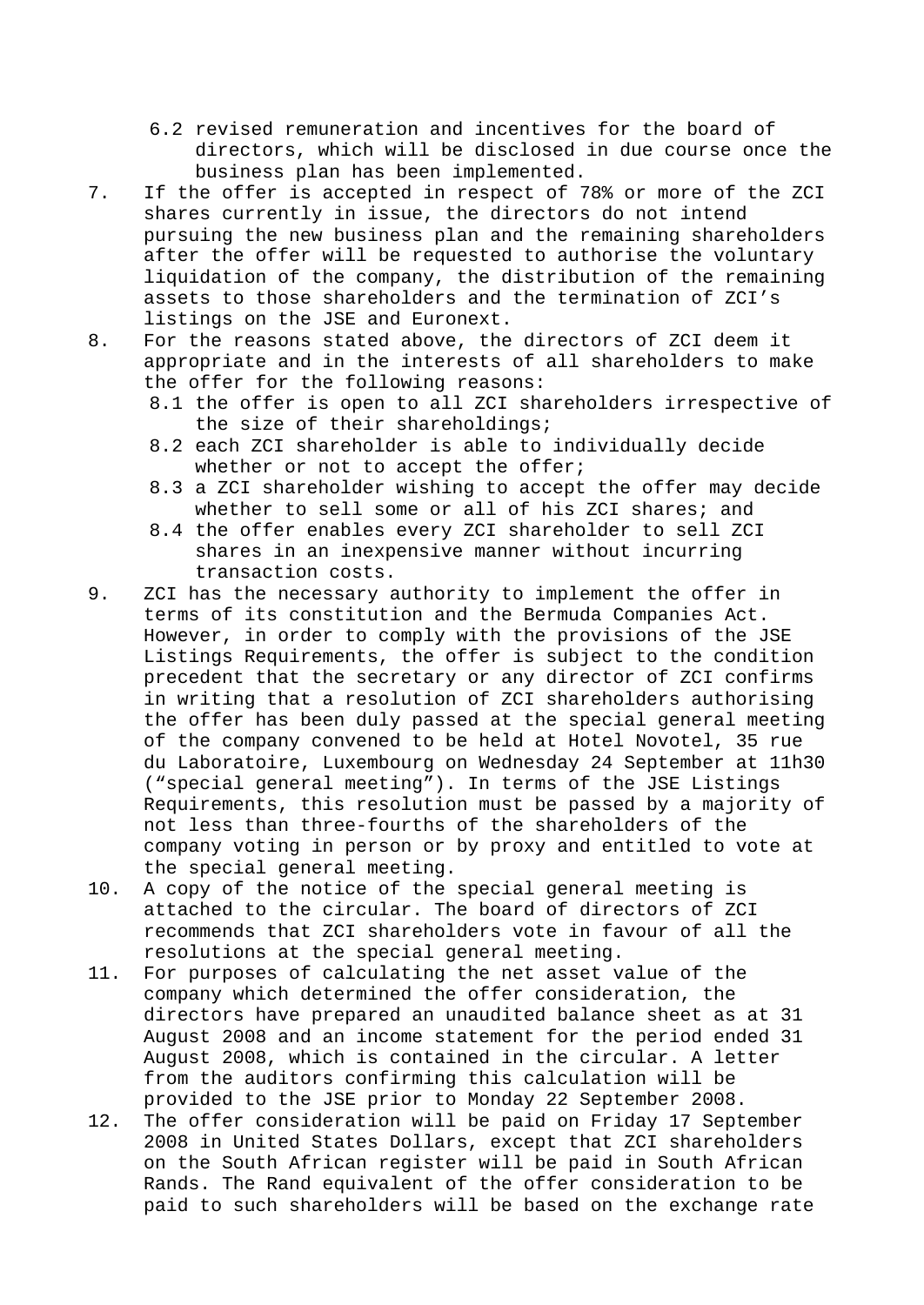quoted by FirstRand Bank Limited to its retail customers exchanging US Dollars for Rands at the close of business on Friday 10 October 2008. The Rand equivalent will be announced on SENS on Monday 13 October 2008.

- 13. The offer consideration will be funded out of the cash and liquid assets of the company, comprising bank deposits and investments in an equity mutual fund. ZCI shareholders are not obligated to sell any ZCI shares if they do not wish to do so.
- 14. The offer is governed by and to be construed in accordance with the laws of Bermuda. The making of the offer to a shareholder may be affected by the laws of the relevant jurisdiction in which the shareholder resides. All shareholders should inform themselves about and observe fully all applicable legal requirements of their applicable jurisdiction. It is the responsibility of any shareholder wishing to accept the offer to satisfy himself as to the full observance of the laws of the relevant jurisdiction in connection therewith, including the obtaining of any governmental, exchange control or other consents which may be required, the compliance with other necessary formalities and the payment of any issue, transfer, capital gains or other taxes or other requisite payments due to such jurisdiction. 15. Shareholders accepting the offer should seek advice from
- appropriate professional advisers if they are in any doubt whatsoever about their tax position and in particular to confirm how the applicable tax legislation applies in their specific personal circumstances and the consequences thereof.
	- 15.1 Pro forma financial effects of the offer In order to comply with the JSE Listings Requirements, a range of the unaudited pro forma financial effects of the offer is set out below. These pro forma financial effects are the responsibility of the directors and have been prepared for illustrative purposes only to provide information about how the offer may impact shareholders and because of their nature may not give a fair reflection of the company's financial position, changes in equity, results of operations or cash-flows after implementation of the offer, or of the company's future earnings. Due to the inherent uncertainty regarding the exact level of acceptance of the offer, the directors have prepared the below effects calculations assuming either 30% acceptance or 70% acceptance of the offer.

15.1.1 Effects assuming 30% acceptance

| Before the          | Adjustments            | After the              |  |
|---------------------|------------------------|------------------------|--|
| offer               |                        | offer                  |  |
| Audited             | Unaudited<br>pro forma | Unaudited<br>pro forma |  |
| as at<br>31/03/2008 |                        |                        |  |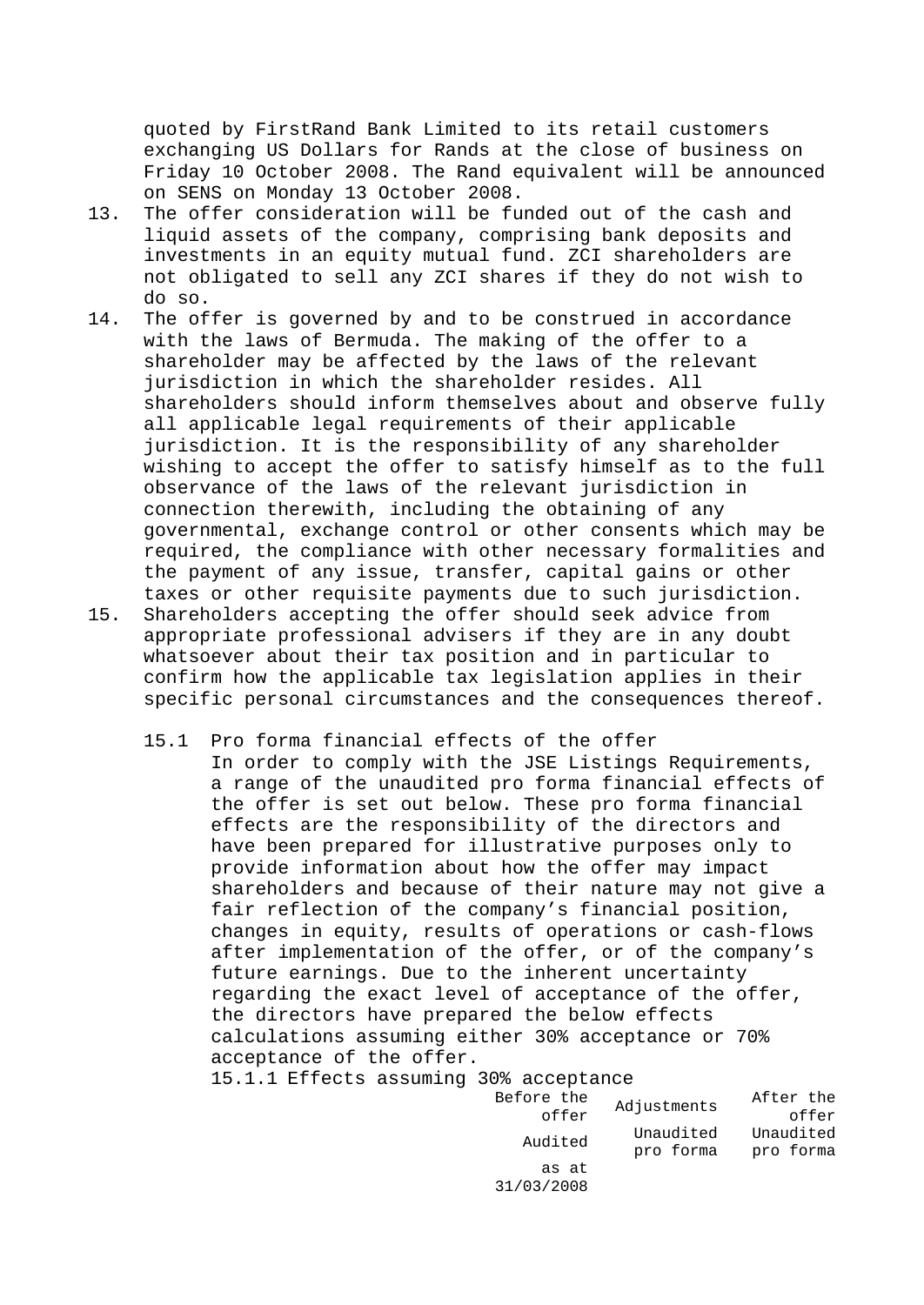| Basic earnings per share (US<br>cents)<br>Headline earnings per share<br>(US cents)                                                                               |                                                                                                 | 22.17   | 8.84                                      | 31.01     |  |
|-------------------------------------------------------------------------------------------------------------------------------------------------------------------|-------------------------------------------------------------------------------------------------|---------|-------------------------------------------|-----------|--|
|                                                                                                                                                                   |                                                                                                 | 25.63   | 8.48                                      | 34.11     |  |
|                                                                                                                                                                   |                                                                                                 |         |                                           |           |  |
| Net asset value per share (US<br>cents)                                                                                                                           |                                                                                                 | 176.126 | 8.62                                      | 184.744   |  |
| Tangible net asset value per<br>share (US cents)                                                                                                                  |                                                                                                 | 176.126 | 8.62                                      | 184.744   |  |
|                                                                                                                                                                   | Number of shares in issue                                                                       |         | 126, 197, 362 (37, 859, 209) 88, 338, 153 |           |  |
| Weighted average number of<br>shares in issue                                                                                                                     |                                                                                                 |         | 126, 197, 362 (37, 859, 209) 88, 338, 153 |           |  |
|                                                                                                                                                                   | Assumptions:                                                                                    |         |                                           |           |  |
|                                                                                                                                                                   | For the purposes of computing the pro forma basic and                                           |         |                                           |           |  |
|                                                                                                                                                                   | headline earnings per share, it was assumed that:                                               |         |                                           |           |  |
| the offer was effected on 1 April 2008 (this date<br>a.<br>was used instead of 1 April 2007 due to the change<br>in accounting presentation by the company during |                                                                                                 |         |                                           |           |  |
| that financial year);<br>a total of 37,859,209 shares (30% of the current<br>b.<br>issued share capital) were repurchased for an                                  |                                                                                                 |         |                                           |           |  |
| aggregate consideration of US\$70,600,000;<br>estimated costs of US\$580,000 relating to the offer<br>$\mathtt{C}$ .<br>were incurred;                            |                                                                                                 |         |                                           |           |  |
| the proceeds received by ZCI from the sale of the<br>d.<br>shareholding in Konkola (US\$213,150,000) were used<br>to fund the offer consideration; and            |                                                                                                 |         |                                           |           |  |
| е.                                                                                                                                                                | all US\$ amounts are rounded to the nearest thousand.                                           |         |                                           |           |  |
|                                                                                                                                                                   | For the purposes of computing the pro forma net asset                                           |         |                                           |           |  |
|                                                                                                                                                                   | value, it was assumed that:                                                                     |         |                                           |           |  |
| the offer was effected on 31 March 2008;<br>а.                                                                                                                    |                                                                                                 |         |                                           |           |  |
| a total of 37,859,209 shares (30% of the current<br>b.                                                                                                            |                                                                                                 |         |                                           |           |  |
|                                                                                                                                                                   | issued share capital) were repurchased for an                                                   |         |                                           |           |  |
| $\mathsf{C}$ .                                                                                                                                                    | aggregate consideration of US\$70,600,000;<br>estimated costs of US\$580,000.00 relating to the |         |                                           |           |  |
|                                                                                                                                                                   | offer were incurred;                                                                            |         |                                           |           |  |
| the proceeds from the sale of the shareholding in<br>d.<br>Konkola (US\$213,150,000) were received on 31 March<br>$2008;$ and                                     |                                                                                                 |         |                                           |           |  |
| e.                                                                                                                                                                | all US\$ amounts are rounded to the nearest thousand.                                           |         |                                           |           |  |
| 15.1.2 Effects assuming 70% acceptance                                                                                                                            |                                                                                                 |         |                                           |           |  |
| Before the<br>After the<br>Adjustments<br>offer<br>offer                                                                                                          |                                                                                                 |         |                                           |           |  |
|                                                                                                                                                                   |                                                                                                 | Audited | Unaudited pro<br>forma                    | Unaudited |  |
| pro forma<br>as at<br>31/03/2008                                                                                                                                  |                                                                                                 |         |                                           |           |  |
|                                                                                                                                                                   |                                                                                                 |         |                                           |           |  |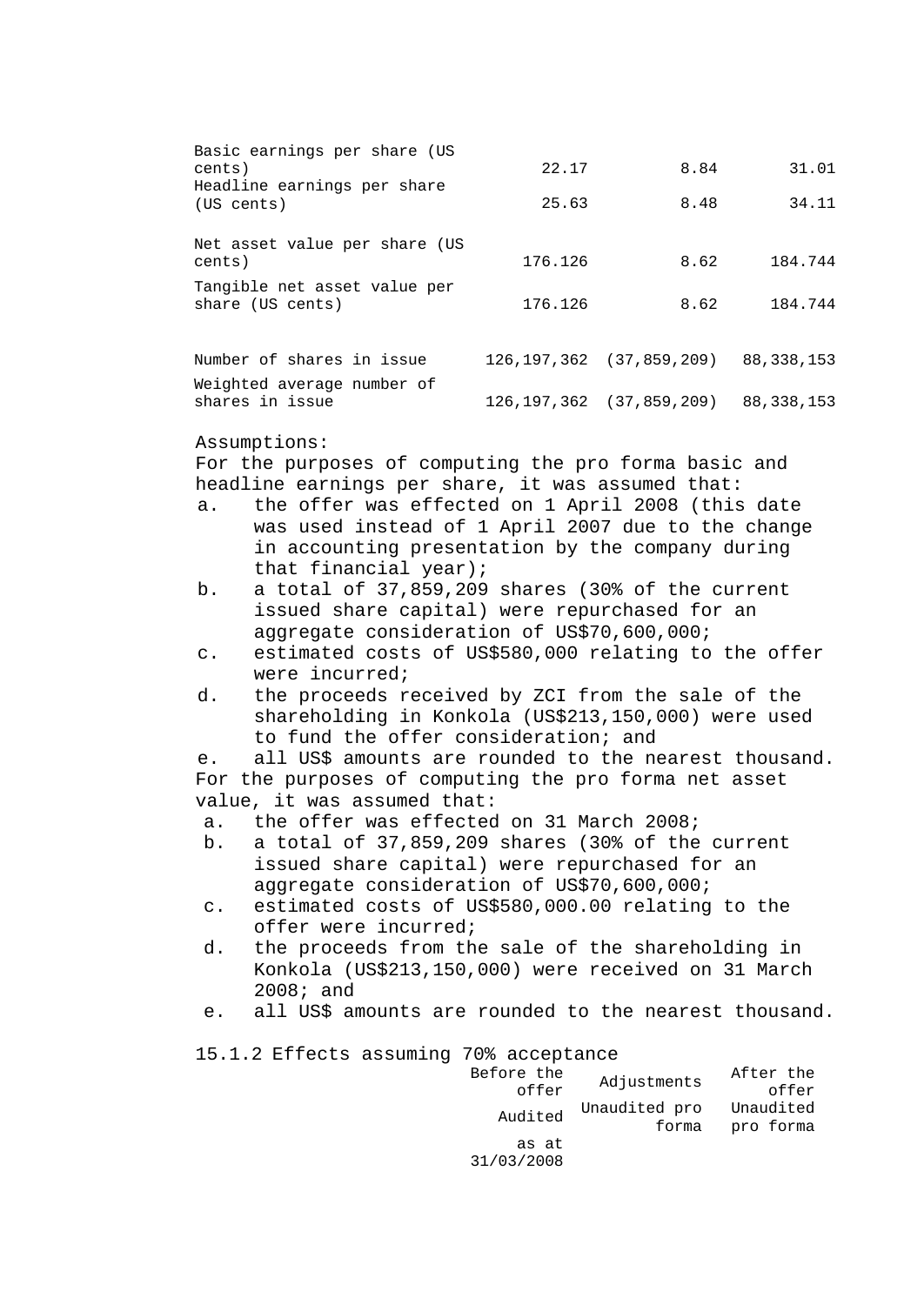| Basic earnings per share<br>(US cents)<br>Headline earnings per<br>share (US cents) | 22.17<br>25.63 | 50.20<br>53.96                            | 72.37<br>79.58 |
|-------------------------------------------------------------------------------------|----------------|-------------------------------------------|----------------|
| Net asset value per share<br>(US cents)                                             | 176.126        | 6.30                                      | 182.429        |
| Tangible net asset value<br>per share (US cents)                                    | 176.126        | 6.30                                      | 182.429        |
| Number of shares in issue                                                           |                | 126, 197, 362 (88, 338, 153) 37, 859, 209 |                |
| Weighted average number of<br>shares in issue                                       |                | 126, 197, 362 (88, 338, 153) 37, 859, 209 |                |

Assumptions:

For the purposes of computing the pro forma basic and headline earnings per share, it was assumed that:

- a. the offer was effected on 1 April 2008 (this date was used instead of 1 April 2007 due to the change in accounting presentation by the company during that financial year);
- b. a total of 88,338,153 shares (70% of the current issued share capital) were repurchased for an aggregate consideration of US\$164,733,000;
- c. estimated costs of US\$580,000 relating to the offer were incurred;
- d. the proceeds received by ZCI from the sale of the shareholding in Konkola (US\$213,150,000) were used to fund the offer consideration; and

e. all US\$ amounts are rounded to the nearest thousand. For the purposes of computing the pro forma net asset value, it was assumed that:

- a. the offer was effected on 31 March 2008;
- b. a total of 88,338,153 shares (70% of the current issued share capital) were repurchased for an aggregate consideration of US\$164,733,000;
- c. estimated costs of US\$580,000.00 relating to the offer were incurred;
- d. the proceeds from the sale of the shareholding in Konkola (US\$213,150,000) were received on 31 March 2008; and

e. all US\$ amounts are rounded to the nearest thousand. The unaudited pro forma balance sheets and income statements which were used to prepare the above range of financial effects are included in Annexure 4 to the circular.

16. Salient dates and times

Conditional offer opens at 09h00 on Tuesday 2 September